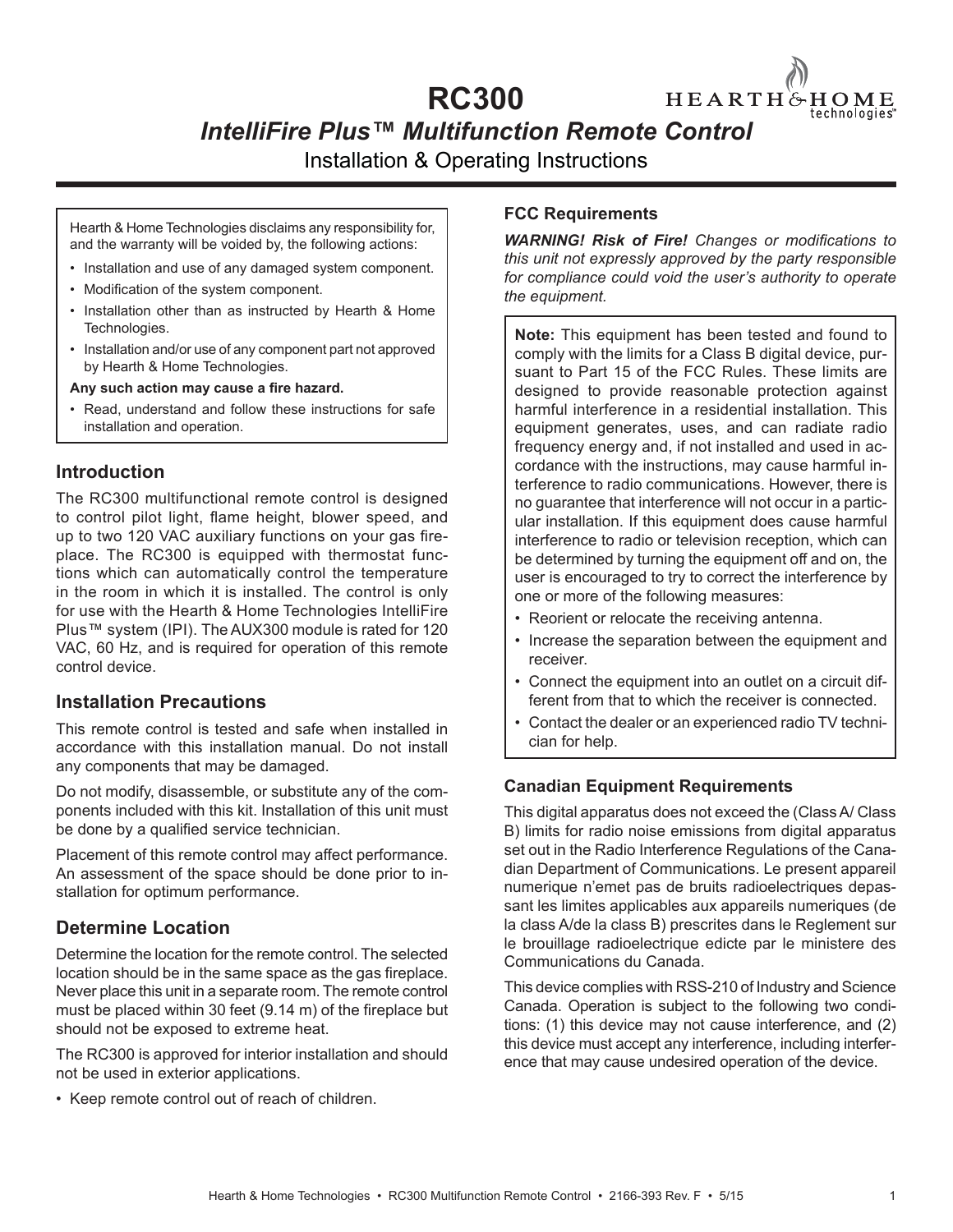#### **Changing Temperature Scale**

To change the temperature display between Celsius and Fahrenheit, remove the battery cover from the back of the remote control and slide the switch to your desired temperature scale (see Figure 1). The screen will automatically change the indicators on the room temperature and set temperature portion.



# **Installation of Remote Control Housing**

*CAUTION! Risk of Fire! DO NOT install damaged or modified components. Warranty will be voided if damaged or modified components are installed.* 

**Kit components**: One remote control, two #6 screws, two wall anchors, 3 AAA batteries and one AUX300 module. If batteries are properly installed the remote will turn on

- 1. Remove remote control components from packaging.
- 2. Remove battery cover from the back of the remote by sliding it down and install 3 AAA batteries.

To prevent unintended operation when not using your fireplace for an extended period of time (summer months, vacation, trips, etc):

- Remove batteries from remote control.
- Unplug switching adapter and remove back-up batteries.
- 3. Secure the remote control housing on a flat wall surface using the two screws and wall anchors provided. See Figure 2.



**Figure 2. Mounting Remote Control Housing**

4. Place remote control inside housing. See Figure 3.



**Figure 3. Remote in Housing**

5. Close the housing door. See Figure 4.



### **AUX300 Module Installation**

• Insert the 4 hole harness from the AUX300 module into the 4 pin plug on the control module. See Figure 5.

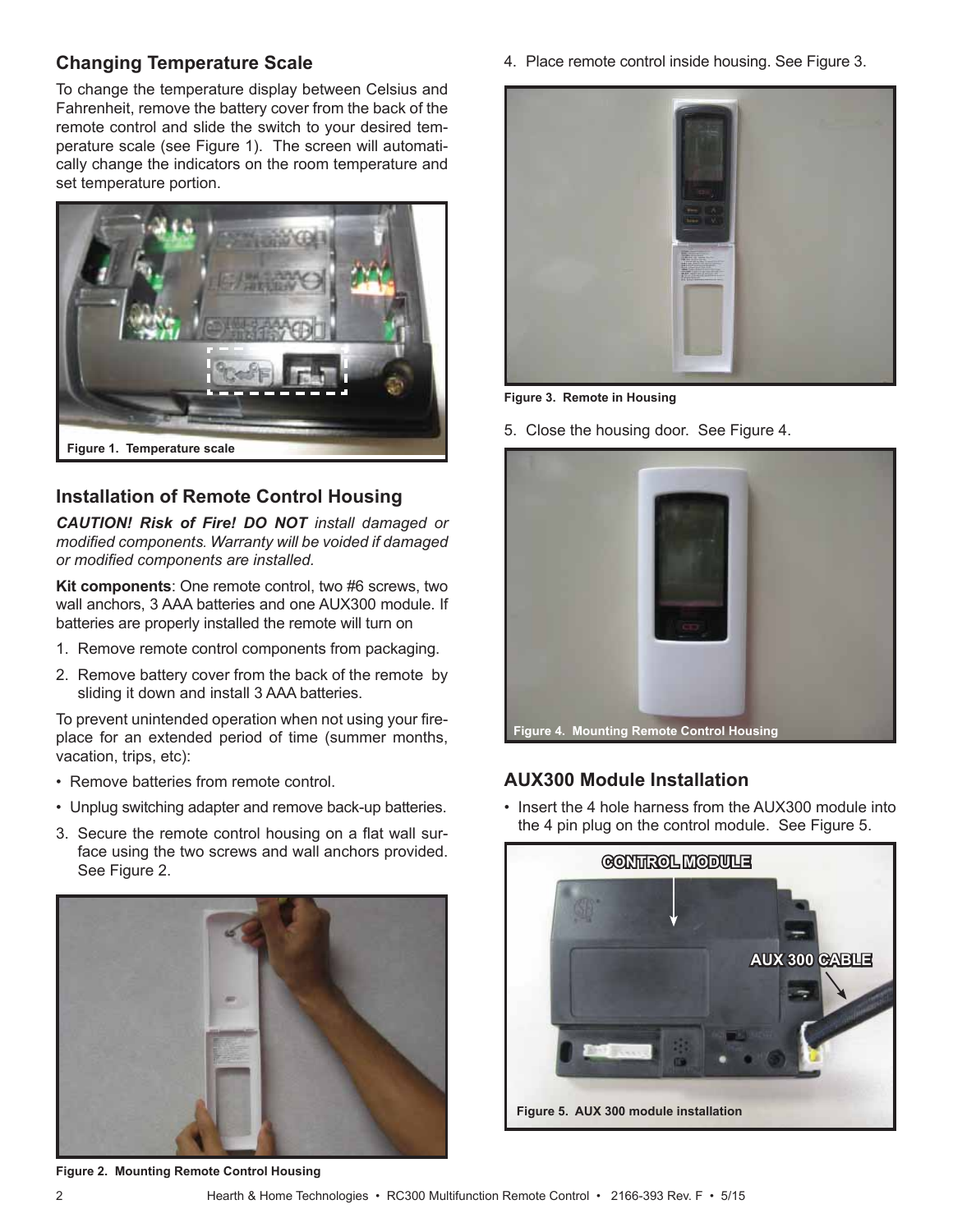### **Fan Installation**

- Insert the 3 prong plug from the fan into the receptacle located in the AUX300 module. See Figure 6.
- Insert 3 prong plug from AUX300 module into REM/AUX receptacle of fireplace junction box.



**Figure 6. Plug Fan into AUX300 Module**

# **Programming the RC300 to the Control Module**

*CAUTION! Risk of burns! DO NOT program the remote*  control to the control module when fireplace is hot.

- Verify the ON/OFF/REMOTE switch is in the REMOTE position. Green LED light will blink three times and wall switch will beep once 5 seconds later when ready. See Figure 7.
- Using a small item (such as a paper clip) press and release the LEARN button located near the ON/OFF/ REMOTE switch. See Figure 7.
- Control module will beep once and LED will blink green for 10 seconds.
- While the LED is blinking, press the POWER button on the remote control. A double beep will come out of the control module to indicate that it has been programmed successfully.

*NOTICE: Up to three remote controls can be programmed into the control module. Simply press a button on the other remote controls during the 10 second programming process to add another remote into the system. It is recommended to program only one RC300 remote control.*

To clear memory in the control module, use a small item (such as a paper clip) to press and release the LEARN button. Control module will beep once and LED will blink green for 10 seconds **DO NOT** press any buttons on the remote during the ten seconds that the green LED blinks. The memory will be cleared. Note that the RC300 will not be programmed if it's in STANDBY mode. Press the ON/ OFF button twice to switch to IDLE mode.



**Figure 7. Programming RC300**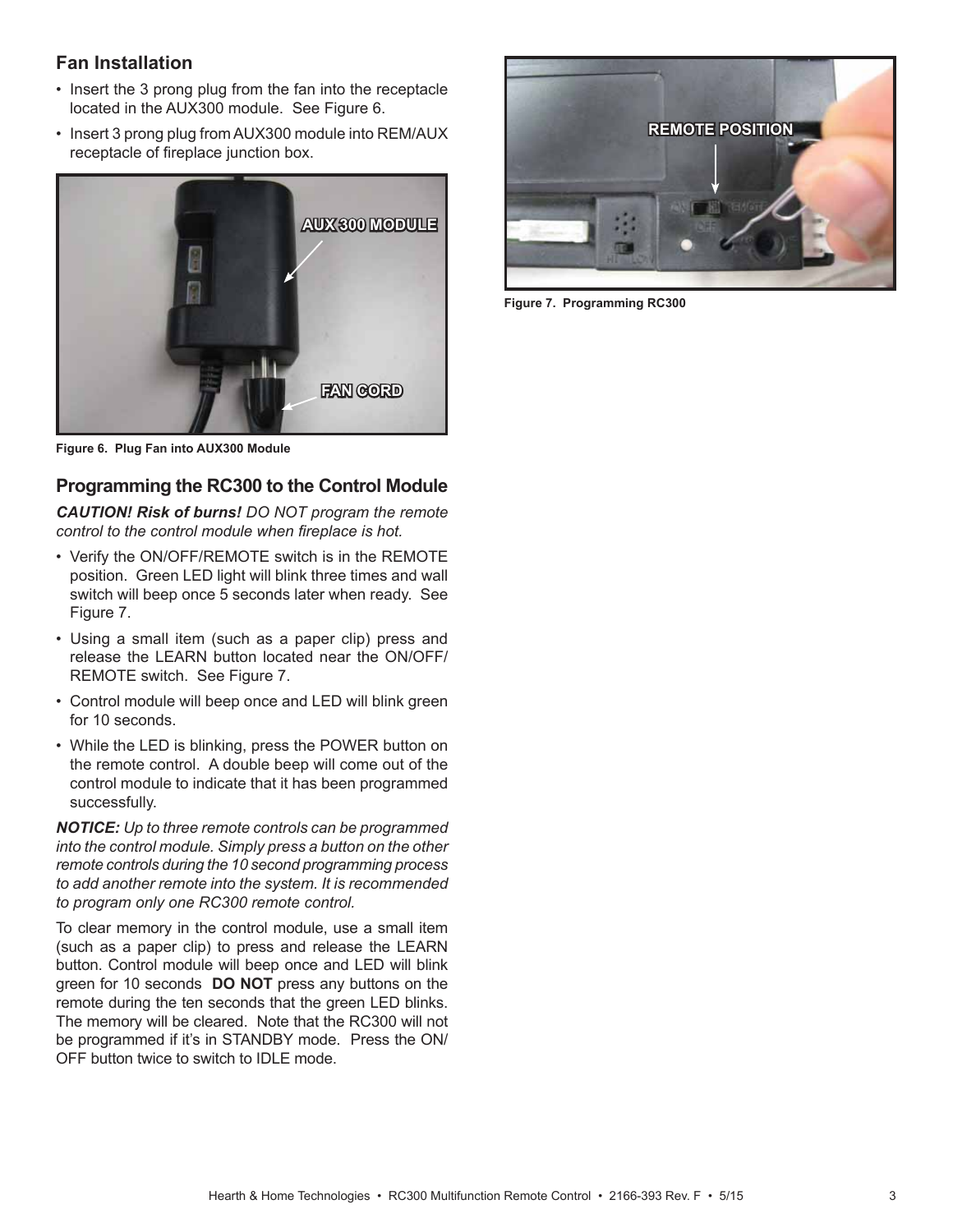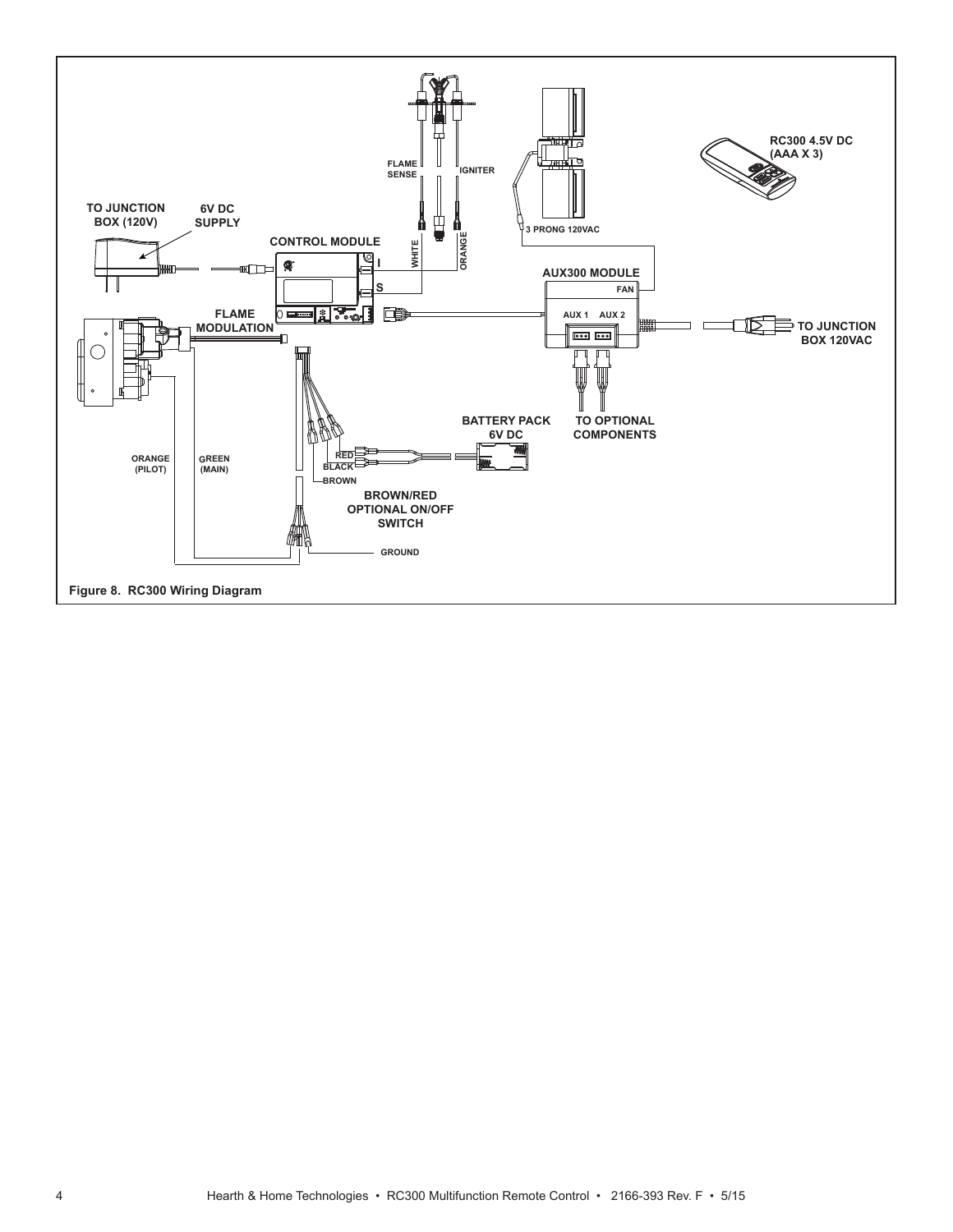### **Display Screen**



### **Function Buttons**



Use POWER button to turn the unit on and off.

- Use MENU button to display the menu functions. Only functions that can be activated will be displayed. *For example: Flame Height will not be displayed when the remote status is OFF.* **Menu**
- **Select**

Use the SELECT button to select the current feature.



Use the UP and DOWN arrows to toggle through the menu functions and value selections in the submenus.

### **Idle When Remote is in ON Mode**

The remote control will go into an idle mode if no buttons are pressed within 5 seconds. Press any button to resume full functionality. In idle mode only active functions will show on the screen.



#### **Standby mode**

The remote control will go into a standby mode if no buttons are pressed within 5 minutes. Press the POWER button to reactivate the remote control to ON mode. Active functions will be displayed

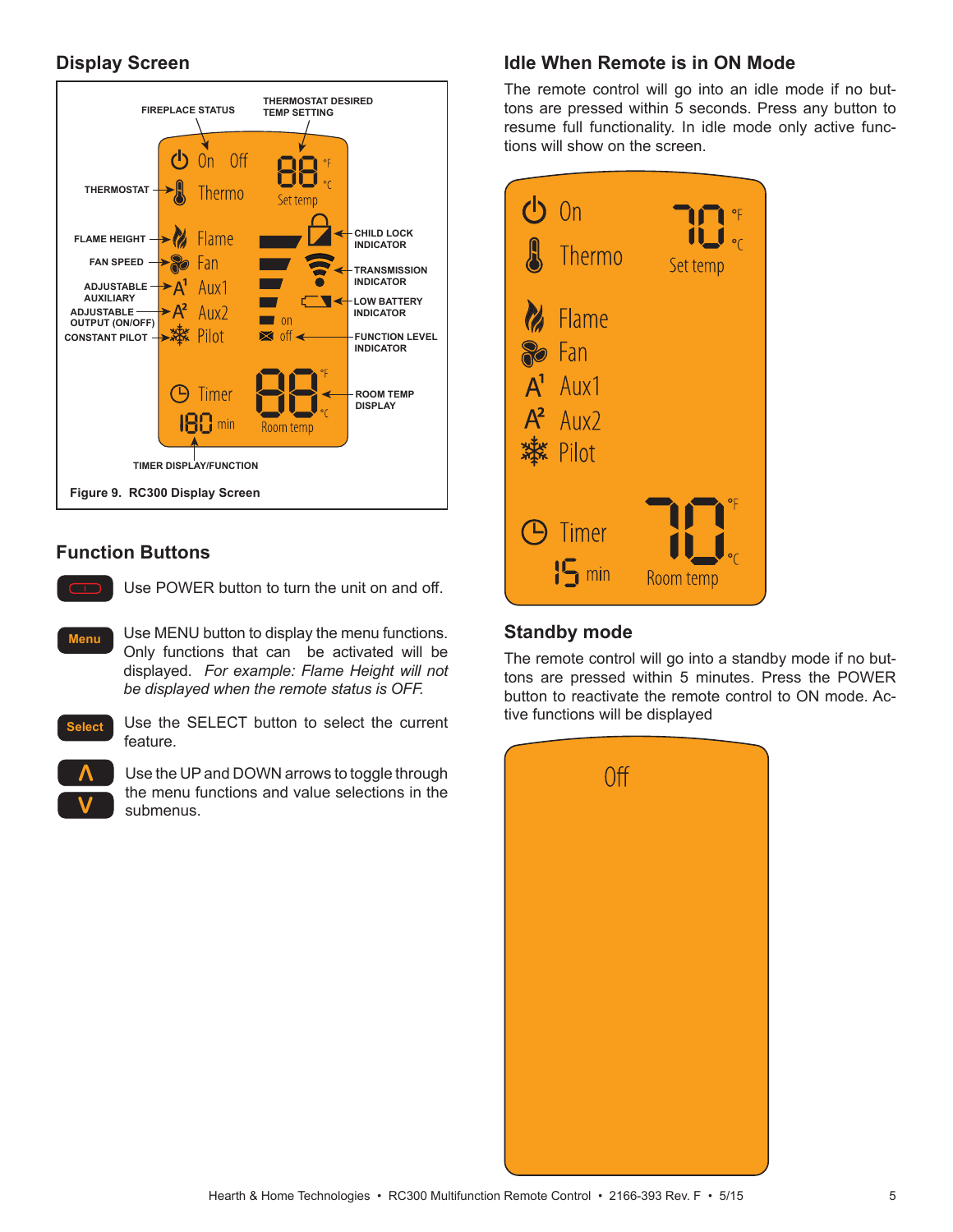### **About ON Mode**

- All functions can be accessed when the remote control is in the ON mode.
- Only active functions will be displayed when the remote control is in the ON mode. For example: if the fan is the only function that's active, the fan icon and flame will be the only icon shown in the display.

#### **About OFF Mode**

Only the following functions can be accessed in the OFF mode:

- AUX1
- AUX2
- Constant Pilot

Only active functions will be displayed when the remote control is in the OFF mode.

### **Turning On the Fireplace**

• Press the POWER button to turn the fireplace ON. The fireplace will first ignite the pilot. Once the pilot flame is established the main burner will be lit.

**NOTICE:** Whenever the fireplace is cycled from OFF to *ON, the main burner will light on high for 10 seconds before returning to the previous user setting.*

## **Adjusting Flame Height**

- Press the **MENU** button to activate the menu.
- Using the **UP** and **DOWN** arrows highlight the **FLAME** icon and press **SELECT**.
- Use the **UP** and **DOWN** arrows to adjust the **FLAME HEIGHT**, then press **SELECT**. The **FLAME HEIGHT** can be adjusted to 5 different settings.

**NOTICE:** FLAME HEIGHT will not be adjustable for first *ten seconds when fireplace is turned on.* 

*NOTICE: The system will remember the previous FLAME HEIGHT setting and will automatically adjust after 10 seconds.*

# **Adjusting Fan Speed**

- Press the **MENU** button to activate the menu.
- Using the **UP** and **DOWN** arrows highlight the **FAN** icon and press **SELECT**.
- Use the **UP** and **DOWN** arrows to adjust the **FAN SPEED**, then press **SELECT**. The **FAN SPEED** can be adjusted to 3 different settings: HIGH, MEDIUM, LOW.

*NOTICE: The fan is controlled by a timer built into the control module. After the fireplace is turned ON the timer will wait for 3 minutes before turning on the fan. In addition, the fan will remain on for 12 minutes after the fi replace has been turned OFF.* 

*NOTICE: The FAN will start up on the high setting for 10 seconds before adjusting to the previous user setting.*

### **AUX1 Function (Unit dependent Function)**

- Press the **MENU** button to activate the menu.
- Using the **UP** and **DOWN** arrows highlight the **AUX1** icon and press **SELECT**.
- Use the **UP** and **DOWN** arrows to adjust the **AUX1** output, then press **SELECT**. The **AUX1** function can be adjusted to 4 different settings: HI, MED, LOW and OFF.

### **AUX2 Function (Unit dependent Function)**

- Press the **MENU** button to activate the menu.
- Using the **UP** and **DOWN** arrows highlight the **AUX2** icon and press **SELECT**.
- Use the **UP** and **DOWN** arrows to turn the **AUX2 ON** or **OFF**, then press **SELECT**. The **AUX2** function can be either be turned **ON** or **OFF**.

*NOTICE: The system will remember the previous AUX1*  and AUX2 setting from the menu. However, when the fire*place is turned OFF both AUX1 and AUX2 will be turned*  off. AUX and AUX2 can be activated when the flame is off from the remote's OFF mode. When the fireplace is turned *back ON the AUX1 and AUX2 settings will be restored to the previous ON setting.*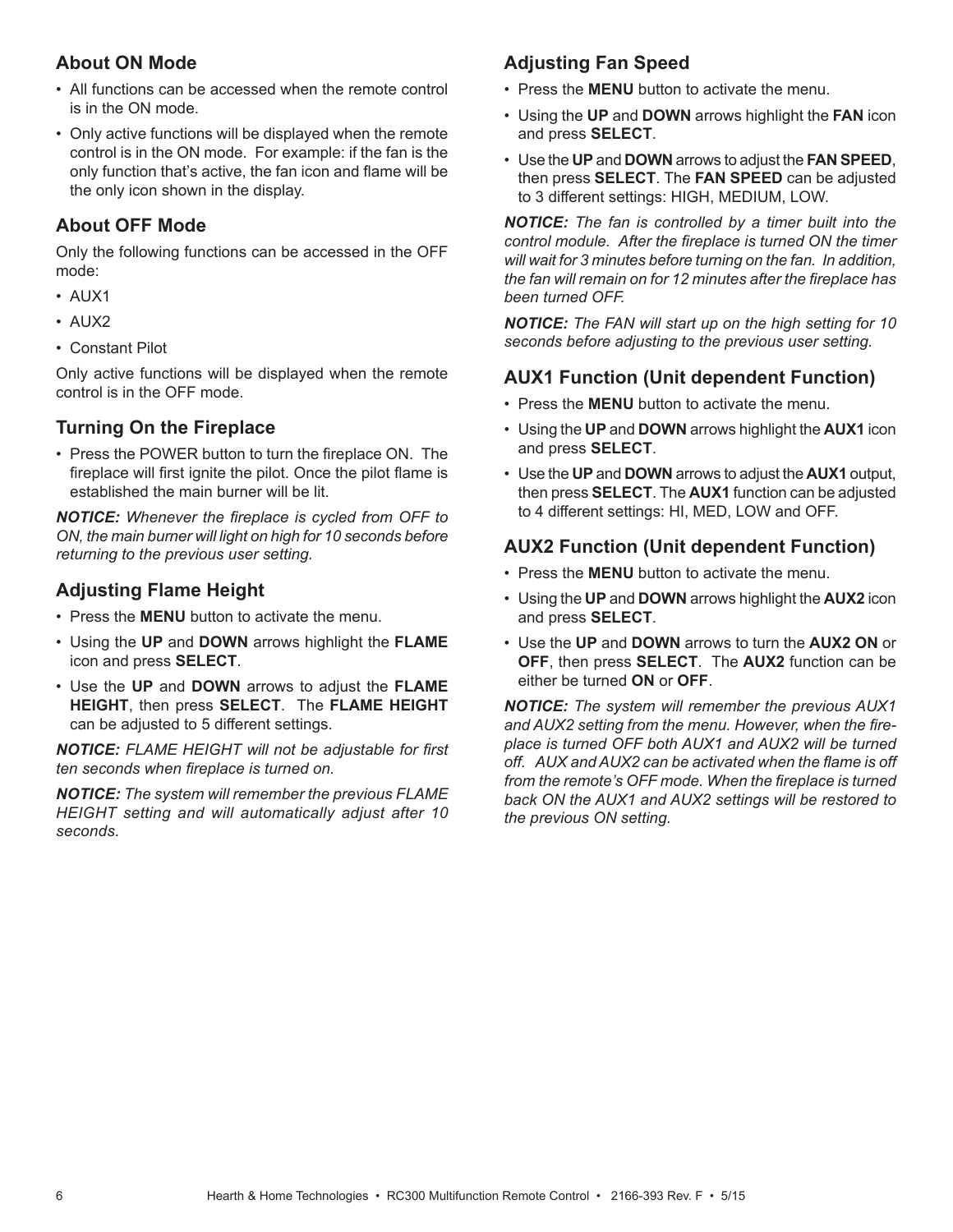## **Adjusting Thermostat**

- Press the **MENU** button to activate the menu.
- Using the **UP** and **DOWN** arrows highlight the **THERMO** icon and press **SELECT**.
- Use the **UP** and **DOWN** arrows to turn the **THERMO ON** or **OFF**, then press **SELECT** (the **SET TEMP** will start blinking). Using the **UP** and **DOWN** arrows select the desired temperature and press **SELECT**.

*NOTICE: If the THERMO function is on, the SET TEMP can be adjusted at any time by pressing the UP and DOWN arrows.*

*NOTICE: As the ROOM TEMP (RT) approaches SET TEMP (ST), the remote system will automatically adjust the flame height. If the RT rises above ST, the fireplace* will shut down the main burner. After this, the fireplace will *turn back on after the RT drops below the ST.*

*NOTICE: The system requires a two degree Fahrenheit or higher temperature difference between RT and ST for the fi replace to turn on.*

*NOTICE: The system will remember the previous TEM-PERATURE setting when THERMOSTAT mode is cycled ON or OFF.*

*NOTICE: If your installation includes an optional wired ON/OFF wall switch, it should be in the OFF position when using the RC300 in thermostat mode.*

## **Adjusting Timer**

- Press the **MENU** button to activate the menu.
- Using the **UP** and **DOWN** arrows highlight the **TIMER** icon and press **SELECT**.
- Use the **UP** and **DOWN** arrows to turn the **TIMER ON** or **OFF**, then press **SELECT**. Using the **UP** and **DOWN** arrows select the desired set time and press **SELECT**. Timer operates in increments of 15, 30, 45, 60, 90, 120 and 180 minutes.

### **Activating/Deactivating Constant Pilot**

- Press the **MENU** button to activate the menu.
- Using the **UP** and **DOWN** arrows highlight the **PILOT** icon and press **SELECT**.
- Use the **UP** and **DOWN** arrows to turn the **CONSTANT PILOT ON** or **OFF**, then press **SELECT**.

*NOTICE: A beep will come from the control module indicating CONSTANT PILOT has been activated. A double beep will come from the control module indicating CONSTANT PILOT has been deactivated.*

#### **Setting the Child Lock**

• Press and hold the **MENU** and **UP** arrow buttons simultaneously for 4 seconds to enable or disable the child lock feature.

*NOTICE: No functions will be usable until child lock feature is disabled.*

#### **Power Outage**

- If fireplace battery backup system IS installed at time of power outage, fireplace operation will not be interrupted.
- If fireplace battery backup system IS NOT installed at time of power outage, fireplace will shut off. To resume fireplace operation, install battery backup.

*NOTICE: Battery polarity must be correct or module damage will occur.*

### **Manual Fireplace Shutoff**

In the unlikely event that the remote wall switch malfunctions and will not turn off the fireplace, call your dealer for service assistance. In the meantime, you may choose one of the following actions to turn off the fireplace:

CAUTION! Risk of burns! Fireplace surfaces are hot when operating and during cool down. Use care and wear gloves when opening the front and accessing components inside the fireplace.

Check remote screen for battery level indicator, replace the batteries if low battery is indicated (See Figure 9).

The fireplace may be manually shut down by one of the following methods:

#### **Turn off the control module:**

- Open or remove the decorative front to access the control module.
- Move switch to OFF (See Figure 7).

#### **Disconnect power to the control module:**

- Open or remove the decorative front to access power cord to the junction box and/or back-up batteries.
- Unplug the control module and/or remove back-up batteries.

#### **Shut off gas to the control:**

- Open or remove the decorative front and locate the gas shut-off valve to the left of the gas control.
- Rotate the valve 90 degrees to turn off gas supply.

#### Turn off power to the fireplace (if back-up batteries are **not installed):**

- Locate house circuit breaker for fireplace.
- Turn off the circuit breaker.